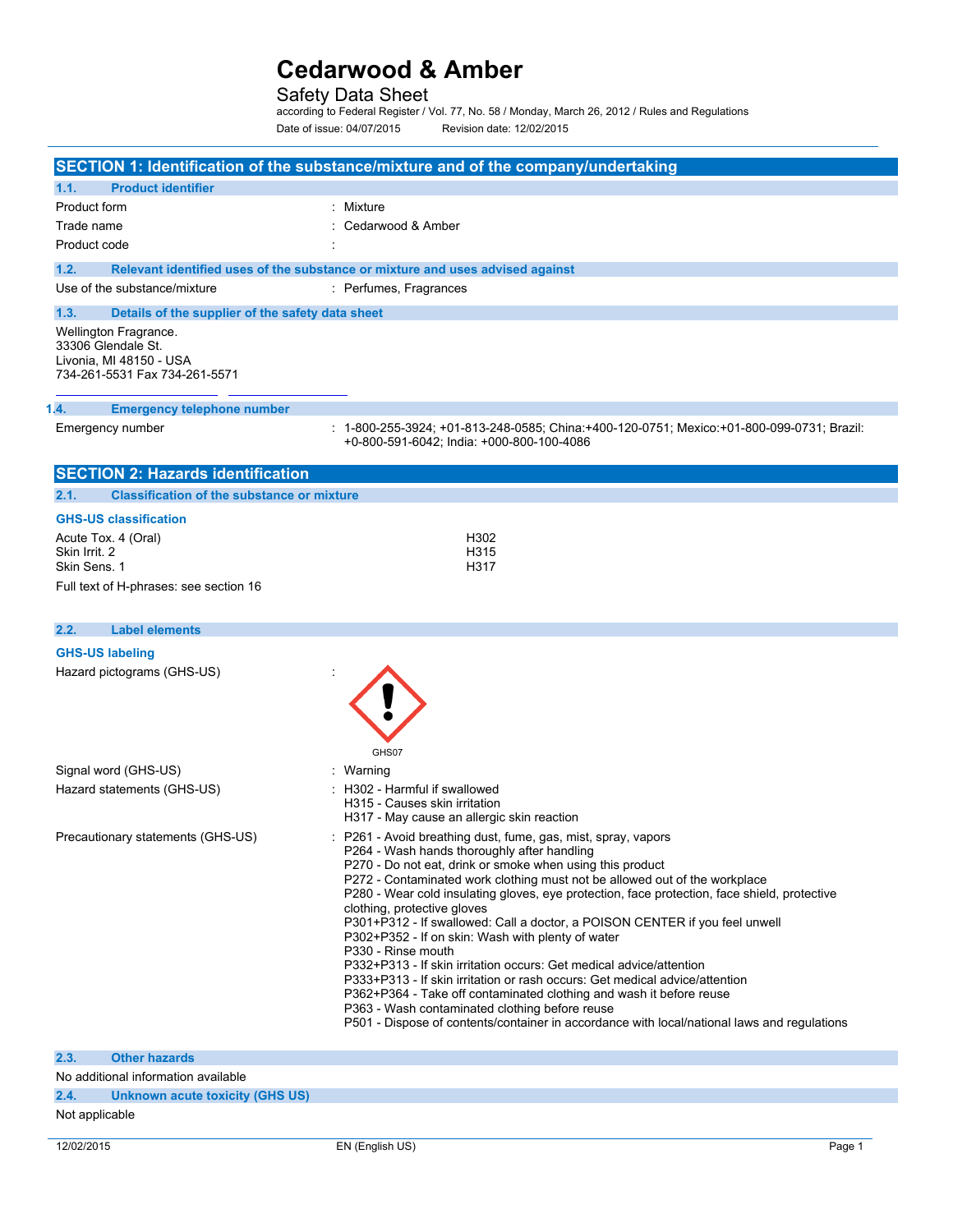Safety Data Sheet

according to Federal Register / Vol. 77, No. 58 / Monday, March 26, 2012 / Rules and Regulations

### **SECTION 3: Composition/Information on ingredients**

### **3.1. Substance**

#### Not applicable **3.2. Mixture**

| 3.4.<br><b>IVIIXUIE</b>     |                           |                       |                                                                                                                 |  |  |
|-----------------------------|---------------------------|-----------------------|-----------------------------------------------------------------------------------------------------------------|--|--|
| <b>Name</b>                 | <b>Product identifier</b> | $\%$                  | <b>GHS-US classification</b>                                                                                    |  |  |
| Benzyl benzoate             | (CAS No) 120-51-4         | $10 - 40$             | Acute Tox. 4 (Oral), H302<br>Aquatic Chronic 2, H411                                                            |  |  |
| Terpineol                   | (CAS No) 8000-41-7        | 4.278 - 7.8058        | Flam. Lig. 4, H227<br>Skin Irrit. 2. H315<br>Eye Irrit. 2A, H319                                                |  |  |
| Iso E Super                 | (CAS No) 54464-57-2       | $4.14 - 7.554$        | Skin Irrit. 2. H315<br>Skin Sens. 1B, H317<br>Aquatic Chronic 2, H411                                           |  |  |
| Butylphenyl methylpropional | (CAS No) 80-54-6          | $3.657 - 6.6727$      | Acute Tox. 4 (Oral), H302                                                                                       |  |  |
| Eugenol                     | (CAS No) 97-53-0          | $1.0695 -$<br>1.95145 | Acute Tox. 4 (Oral), H302<br>Eye Irrit. 2A, H319<br>Skin Sens. 1B, H317                                         |  |  |
| Coumarin crystals           | (CAS No) 91-64-5          | $0.7935 -$<br>1.44785 | Acute Tox. 4 (Oral), H302<br>Skin Sens. 1B. H317<br>Aquatic Acute 2, H401<br>Aquatic Chronic 2, H411            |  |  |
| Ethyl vanillin crystals     | (CAS No) 121-32-4         | $0.69 - 1.259$        | Acute Tox. 4 (Oral), H302                                                                                       |  |  |
| Cinnamaldehyde              | (CAS No) 104-55-2         | $0.69 - 1.259$        | Acute Tox. 4 (Dermal), H312<br>Skin Irrit. 2, H315<br>Eye Irrit. 2A, H319<br>Skin Sens. 1, H317                 |  |  |
| Geraniol                    | (CAS No) 106-24-1         | $0.01 - 1$            | Skin Irrit. 2, H315<br>Eye Dam. 1, H318<br>Skin Sens. 1, H317                                                   |  |  |
| Eucalyptus oil              | (CAS No) 8000-48-4        | $0.01 - 1$            | Flam. Lig. 3, H226<br>Skin Irrit. 2, H315<br>Skin Sens. 1, H317<br>Asp. Tox. 1, H304<br>Aquatic Chronic 2, H411 |  |  |

### Allergen report available upon request. Full text of H-phrases: see section 16

| <b>SECTION 4: First aid measures</b>                                |                                                                                                                                                                                                                                                                                                                                                                                                                                                                                                                 |  |
|---------------------------------------------------------------------|-----------------------------------------------------------------------------------------------------------------------------------------------------------------------------------------------------------------------------------------------------------------------------------------------------------------------------------------------------------------------------------------------------------------------------------------------------------------------------------------------------------------|--|
| <b>Description of first aid measures</b><br>4.1.                    |                                                                                                                                                                                                                                                                                                                                                                                                                                                                                                                 |  |
| First-aid measures general                                          | : Call a poison center/doctor/physician if you feel unwell. Never give anything by mouth to an<br>unconscious person. If you feel unwell, seek medical advice (show the label where possible).                                                                                                                                                                                                                                                                                                                  |  |
| First-aid measures after inhalation                                 | : Remove person to fresh air and keep comfortable for breathing. Allow victim to breathe fresh<br>air. Allow the victim to rest.                                                                                                                                                                                                                                                                                                                                                                                |  |
| First-aid measures after skin contact                               | : Wash skin with plenty of water. Take off contaminated clothing. If skin irritation or rash occurs:<br>Get medical advice/attention. Wash with plenty of soap and water. Wash contaminated clothing<br>before reuse. If skin irritation occurs: Get immediate medical advice/attention. Get medical<br>advice/attention. Specific treatment (see Wash skin with plenty of water, Call a physician<br>immediately on this label). If skin irritation or rash occurs: Get immediate medical<br>advice/attention. |  |
| First-aid measures after eye contact                                | Rinse eyes with water as a precaution. Rinse immediately with plenty of water. Obtain medical<br>attention if pain, blinking or redness persist.                                                                                                                                                                                                                                                                                                                                                                |  |
| First-aid measures after ingestion                                  | Rinse mouth. Call a poison center/doctor/physician if you feel unwell. Do NOT induce vomiting.<br>Obtain emergency medical attention. Call a POISON CENTER or doctor/physician if you feel<br>unwell.                                                                                                                                                                                                                                                                                                           |  |
| 4.2.<br>Most important symptoms and effects, both acute and delayed |                                                                                                                                                                                                                                                                                                                                                                                                                                                                                                                 |  |
| Symptoms/injuries after inhalation                                  | : May cause an allergic skin reaction.                                                                                                                                                                                                                                                                                                                                                                                                                                                                          |  |
| Symptoms/injuries after skin contact                                | : Irritation. May cause an allergic skin reaction. Causes skin irritation.                                                                                                                                                                                                                                                                                                                                                                                                                                      |  |
| Symptoms/injuries after ingestion                                   | : Swallowing a small quantity of this material will result in serious health hazard.                                                                                                                                                                                                                                                                                                                                                                                                                            |  |
| 4.3.                                                                | Indication of any immediate medical attention and special treatment needed                                                                                                                                                                                                                                                                                                                                                                                                                                      |  |
| Treat symptomatically.                                              |                                                                                                                                                                                                                                                                                                                                                                                                                                                                                                                 |  |
| <b>SECTION 5: Firefighting measures</b>                             |                                                                                                                                                                                                                                                                                                                                                                                                                                                                                                                 |  |
| 5.1.<br><b>Extinguishing media</b>                                  |                                                                                                                                                                                                                                                                                                                                                                                                                                                                                                                 |  |
| Suitable extinguishing media                                        | : Foam. Dry powder. Carbon dioxide. Water spray. Sand.                                                                                                                                                                                                                                                                                                                                                                                                                                                          |  |
| 12/02/2015                                                          | 2/10<br>EN (English US)                                                                                                                                                                                                                                                                                                                                                                                                                                                                                         |  |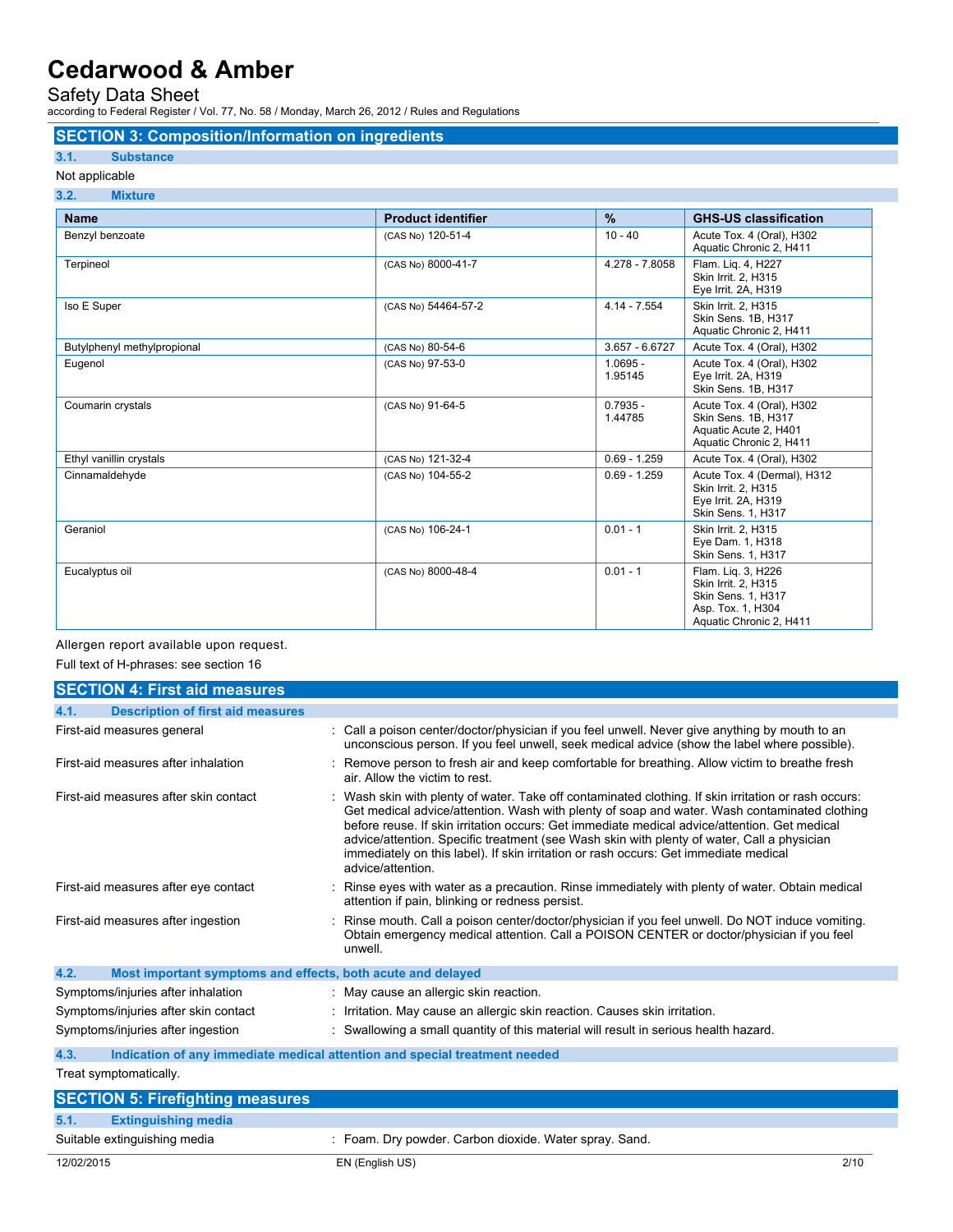Safety Data Sheet

according to Federal Register / Vol. 77, No. 58 / Monday, March 26, 2012 / Rules and Regulations

| Unsuitable extinguishing media |                                                       | : Do not use a heavy water stream.                                                                                                                                                                                                           |
|--------------------------------|-------------------------------------------------------|----------------------------------------------------------------------------------------------------------------------------------------------------------------------------------------------------------------------------------------------|
| 5.2.                           | Special hazards arising from the substance or mixture |                                                                                                                                                                                                                                              |
| Reactivity                     |                                                       | : The product is non-reactive under normal conditions of use, storage and transport.                                                                                                                                                         |
| 5.3.                           | <b>Advice for firefighters</b>                        |                                                                                                                                                                                                                                              |
|                                | Firefighting instructions                             | : Use water spray or fog for cooling exposed containers. Exercise caution when fighting any<br>chemical fire. Prevent fire-fighting water from entering environment.                                                                         |
| Protection during firefighting |                                                       | : Do not attempt to take action without suitable protective equipment. Self-contained breathing<br>apparatus. Complete protective clothing. Do not enter fire area without proper protective<br>equipment, including respiratory protection. |

|        | <b>SECTION 6: Accidental release measures</b>                                                                                             |                                                                                                                                                                                                            |  |  |
|--------|-------------------------------------------------------------------------------------------------------------------------------------------|------------------------------------------------------------------------------------------------------------------------------------------------------------------------------------------------------------|--|--|
| 6.1.   | Personal precautions, protective equipment and emergency procedures                                                                       |                                                                                                                                                                                                            |  |  |
| 6.1.1. | For non-emergency personnel                                                                                                               |                                                                                                                                                                                                            |  |  |
|        | Emergency procedures                                                                                                                      | : Ventilate spillage area. Avoid contact with skin and eyes. Avoid breathing<br>dust/fume/gas/mist/vapors/spray. Evacuate unnecessary personnel.                                                           |  |  |
| 6.1.2. | For emergency responders                                                                                                                  |                                                                                                                                                                                                            |  |  |
|        | Protective equipment                                                                                                                      | Do not attempt to take action without suitable protective equipment. For further information<br>refer to section 8: "Exposure controls/personal protection". Equip cleanup crew with proper<br>protection. |  |  |
|        | Emergency procedures                                                                                                                      | : Ventilate area.                                                                                                                                                                                          |  |  |
| 6.2.   | <b>Environmental precautions</b>                                                                                                          |                                                                                                                                                                                                            |  |  |
|        | Avoid release to the environment. Prevent entry to sewers and public waters. Notify authorities if liquid enters sewers or public waters. |                                                                                                                                                                                                            |  |  |
| 6.3.   | Methods and material for containment and cleaning up                                                                                      |                                                                                                                                                                                                            |  |  |
|        | Methods for cleaning up                                                                                                                   | : Take up liquid spill into absorbent material. Soak up spills with inert solids, such as clay or<br>diatomaceous earth as soon as possible. Collect spillage. Store away from other materials.            |  |  |
|        | Other information                                                                                                                         | Dispose of materials or solid residues at an authorized site.                                                                                                                                              |  |  |
| 6.4.   | <b>Reference to other sections</b>                                                                                                        |                                                                                                                                                                                                            |  |  |
|        |                                                                                                                                           | For further information refer to section 13. See Heading 8. Exposure controls and personal protection.                                                                                                     |  |  |
|        | <b>SECTION 7: Handling and storage</b>                                                                                                    |                                                                                                                                                                                                            |  |  |
| 7.1.   | <b>Precautions for safe handling</b>                                                                                                      |                                                                                                                                                                                                            |  |  |

| Precautions for safe handling                                        | : Ensure good ventilation of the work station. Avoid breathing dust, fume, mist, gas, spray,<br>vapors. Avoid contact with skin and eyes. Wear personal protective equipment. Wash hands<br>and other exposed areas with mild soap and water before eating, drinking or smoking and<br>when leaving work. Provide good ventilation in process area to prevent formation of vapor. |
|----------------------------------------------------------------------|-----------------------------------------------------------------------------------------------------------------------------------------------------------------------------------------------------------------------------------------------------------------------------------------------------------------------------------------------------------------------------------|
| Hygiene measures                                                     | : Do not eat, drink or smoke when using this product. Contaminated work clothing should not be<br>allowed out of the workplace. Wash contaminated clothing before reuse. Always wash hands<br>after handling the product. Wash hands thoroughly after handling.                                                                                                                   |
| 7.2.<br>Conditions for safe storage, including any incompatibilities |                                                                                                                                                                                                                                                                                                                                                                                   |
| Storage conditions                                                   | : Store in a well-ventilated place. Keep cool. Keep only in the original container in a cool, well<br>ventilated place away from : Keep away from heat, hot surfaces, sparks, open flames and other<br>ignition sources. No smoking. Keep container closed when not in use.                                                                                                       |
| Incompatible products                                                | : Strong bases. Strong acids.                                                                                                                                                                                                                                                                                                                                                     |
| Incompatible materials                                               | : Sources of ignition. Direct sunlight.                                                                                                                                                                                                                                                                                                                                           |
| Storage temperature                                                  | : 25 °C                                                                                                                                                                                                                                                                                                                                                                           |
| Storage area                                                         | : Store in a well-ventilated place.                                                                                                                                                                                                                                                                                                                                               |
| Special rules on packaging                                           | : Store in a closed container.                                                                                                                                                                                                                                                                                                                                                    |
| Packaging materials                                                  | : Do not store in corrodable metal.                                                                                                                                                                                                                                                                                                                                               |
| Specific end use(s)<br>7.3.                                          |                                                                                                                                                                                                                                                                                                                                                                                   |

No additional information available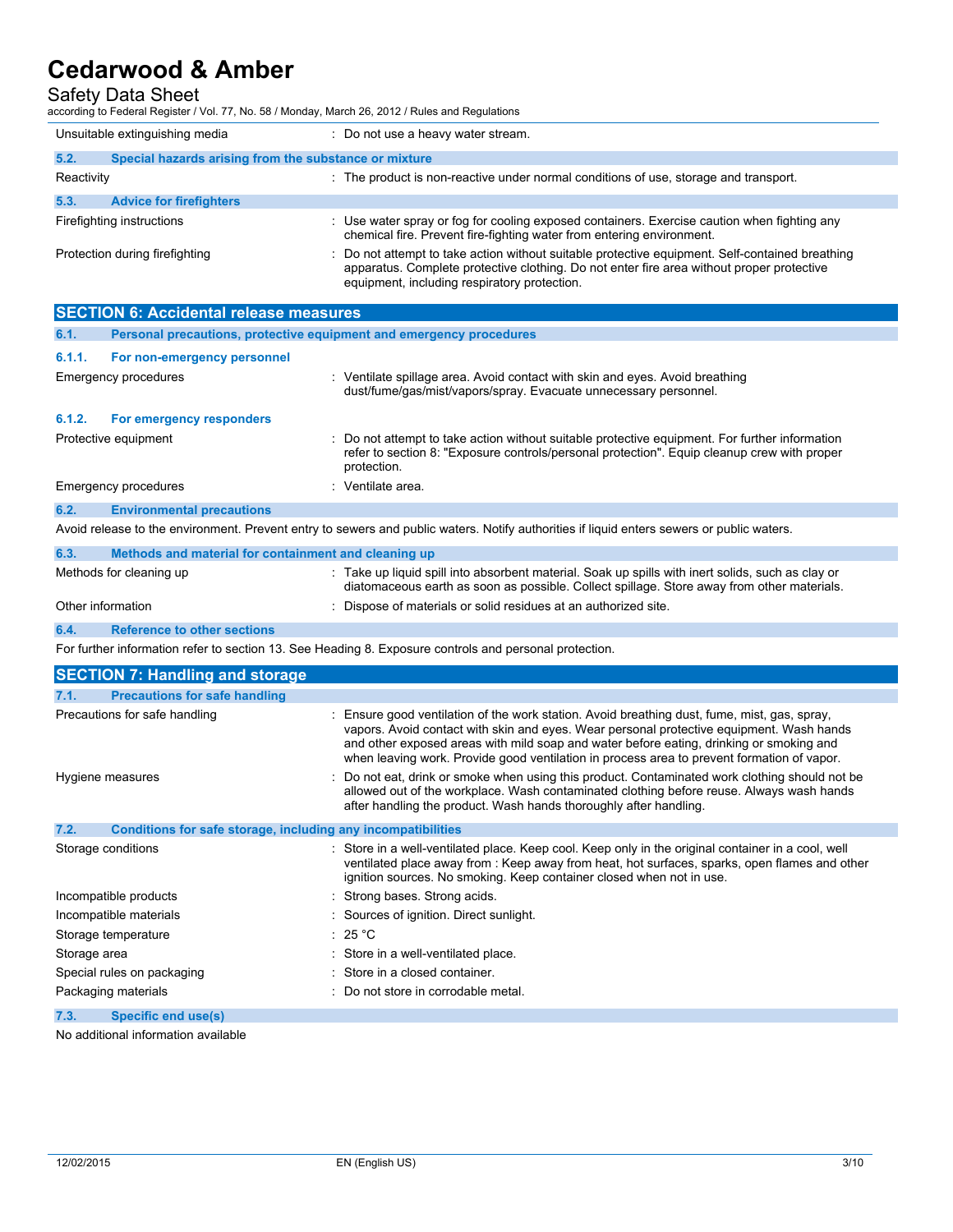# Safety Data Sheet

according to Federal Register / Vol. 77, No. 58 / Monday, March 26, 2012 / Rules and Regulations

| <b>SECTION 8: Exposure controls/personal protection</b> |                                                |  |
|---------------------------------------------------------|------------------------------------------------|--|
| 8.1.<br><b>Control parameters</b>                       |                                                |  |
|                                                         | <b>Cedarwood &amp; Amber</b>                   |  |
|                                                         | <b>ACGIH</b>                                   |  |
|                                                         |                                                |  |
|                                                         |                                                |  |
|                                                         |                                                |  |
|                                                         |                                                |  |
|                                                         |                                                |  |
|                                                         |                                                |  |
|                                                         |                                                |  |
|                                                         |                                                |  |
|                                                         |                                                |  |
|                                                         | <b>OSHA</b>                                    |  |
|                                                         |                                                |  |
|                                                         |                                                |  |
|                                                         |                                                |  |
|                                                         |                                                |  |
|                                                         |                                                |  |
|                                                         |                                                |  |
|                                                         |                                                |  |
|                                                         |                                                |  |
|                                                         |                                                |  |
|                                                         |                                                |  |
| 8.2.<br><b>Exposure controls</b>                        |                                                |  |
| Appropriate engineering controls                        | : Ensure good ventilation of the work station. |  |

| <b>Repropriate crigined ing controls</b> | $\sim$ Libert good voluments of the work station.     |  |
|------------------------------------------|-------------------------------------------------------|--|
| Personal protective equipment            | : Avoid all unnecessary exposure.                     |  |
| Hand protection                          | Wear protective gloves.                               |  |
| Eye protection                           | : Safety glasses. Chemical goggles or safety glasses. |  |
| Skin and body protection                 | : Wear suitable protective clothing.                  |  |
| Respiratory protection                   | Wear appropriate mask.                                |  |
| Environmental exposure controls          | : Avoid release to the environment.                   |  |
| Other information                        | Do not eat, drink or smoke during use.                |  |
|                                          |                                                       |  |

# **SECTION 9: Physical and chemical properties**

| 9.1.<br>Information on basic physical and chemical properties |                        |
|---------------------------------------------------------------|------------------------|
| Physical state                                                | : Liquid               |
| Color                                                         | $:$ light yellow amber |
| Odor                                                          | : wood                 |
| Odor threshold                                                | : No data available    |
| pH                                                            | : No data available    |
| Relative evaporation rate (butyl acetate=1)                   | : No data available    |
| Melting point                                                 | : Not applicable       |
| Freezing point                                                | : No data available    |
| Boiling point                                                 | : No data available    |
| Flash point                                                   | : $>93^{\circ}$ C      |
| Auto-ignition temperature                                     | : No data available    |
| Decomposition temperature                                     | : No data available    |
| Flammability (solid, gas)                                     | : No data available    |
| Vapor pressure                                                | : No data available    |
| Relative vapor density at 20 °C                               | : No data available    |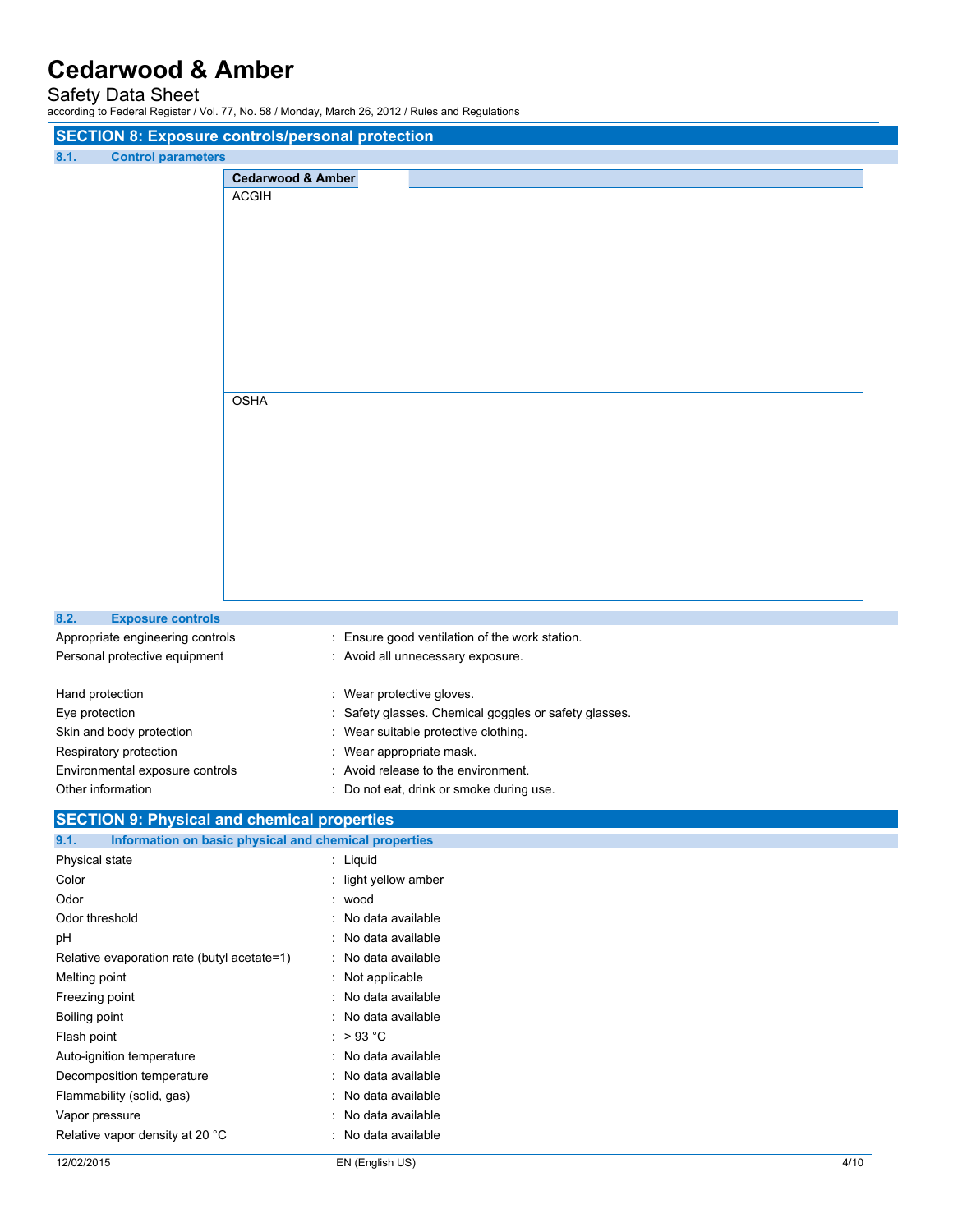Safety Data Sheet

according to Federal Register / Vol. 77, No. 58 / Monday, March 26, 2012 / Rules and Regulations

| Relative density            | : No data available |
|-----------------------------|---------------------|
| Solubility                  | : No data available |
| Log Pow                     | : No data available |
| Log Kow                     | : No data available |
| Viscosity, kinematic        | : No data available |
| Viscosity, dynamic          | : No data available |
| <b>Explosive properties</b> | : No data available |
| Oxidizing properties        | : No data available |
| <b>Explosion limits</b>     | : No data available |

### **9.2. Other information**

No additional information available

|                  | <b>SECTION 10: Stability and reactivity</b>                                        |
|------------------|------------------------------------------------------------------------------------|
| 10.1.            | <b>Reactivity</b>                                                                  |
|                  | The product is non-reactive under normal conditions of use, storage and transport. |
| 10.2.            | <b>Chemical stability</b>                                                          |
| Not established. |                                                                                    |
| 10.3.            | <b>Possibility of hazardous reactions</b>                                          |
| Not established. |                                                                                    |
| 10.4.            | <b>Conditions to avoid</b>                                                         |
|                  | Direct sunlight. Extremely high or low temperatures.                               |
| 10.5.            | <b>Incompatible materials</b>                                                      |
|                  | Strong acids. Strong bases.                                                        |
| 10.6.            | <b>Hazardous decomposition products</b>                                            |
|                  | fume. Carbon monoxide. Carbon dioxide.                                             |

# **SECTION 11: Toxicological information**

**11.1. Information on toxicological effects**

| Acute toxicity                                         | Oral: Harmful if swallowed.                                                               |
|--------------------------------------------------------|-------------------------------------------------------------------------------------------|
| <b>Cedarwood &amp; Amber</b>                           |                                                                                           |
| ATE US (oral)                                          | 929.843 mg/kg body weight                                                                 |
| Skin corrosion/irritation                              | Causes skin irritation.                                                                   |
| Serious eye damage/irritation                          | : Not classified                                                                          |
| Respiratory or skin sensitization                      | : May cause an allergic skin reaction.                                                    |
| Germ cell mutagenicity                                 | Not classified                                                                            |
| Carcinogenicity                                        | Not classified                                                                            |
| <b>Cedarwood &amp; Amber</b>                           |                                                                                           |
| Reproductive toxicity                                  | Not classified                                                                            |
| Specific target organ toxicity (single exposure)       | : Not classified                                                                          |
| <b>Cedarwood &amp; Amber</b>                           |                                                                                           |
| Specific target organ toxicity (repeated<br>exposure)  | Not classified                                                                            |
| Aspiration hazard                                      | Not classified                                                                            |
| Potential Adverse human health effects and<br>symptoms | : Based on available data, the classification criteria are not met. Harmful if swallowed. |
| Symptoms/injuries after inhalation                     | : May cause an allergic skin reaction.                                                    |
| Symptoms/injuries after skin contact                   | : Irritation. May cause an allergic skin reaction. Causes skin irritation.                |
| Symptoms/injuries after ingestion                      | Swallowing a small quantity of this material will result in serious health hazard.        |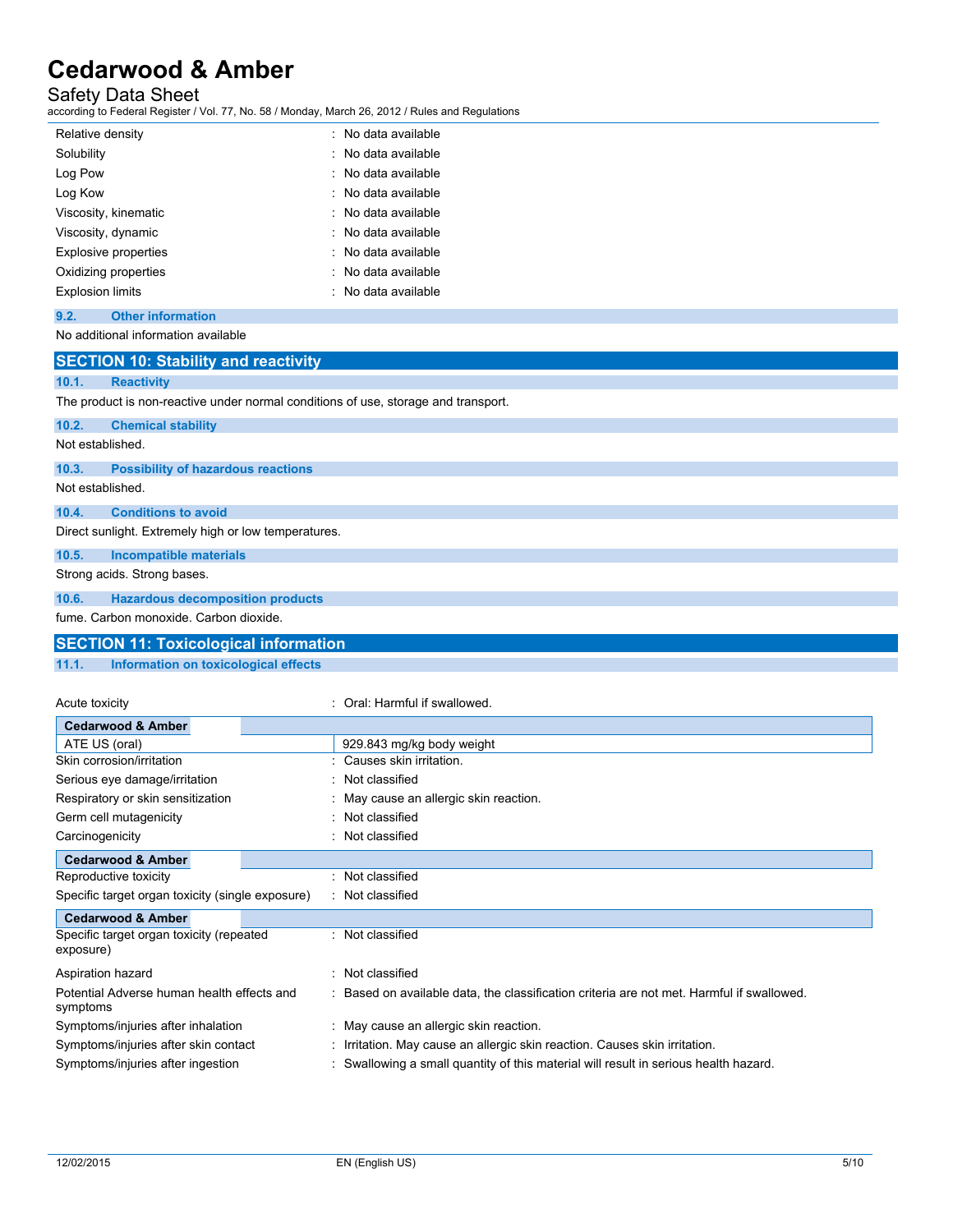Safety Data Sheet

according to Federal Register / Vol. 77, No. 58 / Monday, March 26, 2012 / Rules and Regulations

| <b>SECTION 12: Ecological information</b>     |                                                                                                                                                                  |
|-----------------------------------------------|------------------------------------------------------------------------------------------------------------------------------------------------------------------|
| 12.1.<br><b>Toxicity</b>                      |                                                                                                                                                                  |
| Ecology - general                             | : The product is not considered harmful to aquatic organisms or to cause long-term adverse<br>effects in the environment.                                        |
| <b>Persistence and degradability</b><br>12.2. |                                                                                                                                                                  |
| <b>Cedarwood &amp; Amber</b>                  |                                                                                                                                                                  |
| Persistence and degradability                 | Not established.                                                                                                                                                 |
| 12.3.<br><b>Bioaccumulative potential</b>     |                                                                                                                                                                  |
| <b>Cedarwood &amp; Amber</b>                  |                                                                                                                                                                  |
| Bioaccumulative potential                     | Not established.                                                                                                                                                 |
| 12.4.<br><b>Mobility in soil</b>              |                                                                                                                                                                  |
| No additional information available           |                                                                                                                                                                  |
| 12.5.<br><b>Other adverse effects</b>         |                                                                                                                                                                  |
| Effect on ozone layer                         |                                                                                                                                                                  |
| Effect on the global warming                  | : No known ecological damage caused by this product.                                                                                                             |
| Other information                             | : Avoid release to the environment.                                                                                                                              |
| <b>SECTION 13: Disposal considerations</b>    |                                                                                                                                                                  |
| 13.1.<br><b>Waste treatment methods</b>       |                                                                                                                                                                  |
| Waste treatment methods                       | Dispose of contents/container in accordance with licensed collector's sorting instructions.                                                                      |
| Waste disposal recommendations                | Dispose in a safe manner in accordance with local/national regulations. Dispose of<br>contents/container in accordance with local/national laws and regulations. |
| Ecology - waste materials                     | : Avoid release to the environment.                                                                                                                              |
| <b>SECTION 14: Transport information</b>      |                                                                                                                                                                  |
| In accordance with DOT                        |                                                                                                                                                                  |
| Not regulated for transport                   |                                                                                                                                                                  |
| <b>Additional information</b>                 |                                                                                                                                                                  |
| Other information                             | : No supplementary information available.                                                                                                                        |
| <b>ADR</b>                                    |                                                                                                                                                                  |
| Transport document description                | : UN 3082 ENVIRONMENTALLY HAZARDOUS SUBSTANCE, LIQUID, N.O.S., 9, III, (E)                                                                                       |
| Packing group (ADR)                           | : III                                                                                                                                                            |
| Class (ADR)                                   | : 9 - Miscellaneous dangerous substances and articles                                                                                                            |
| Hazard identification number (Kemler No.)     | : 90                                                                                                                                                             |
| Classification code (ADR)                     | : M6                                                                                                                                                             |
| Hazard labels (ADR)                           | : 9 - Miscellaneous dangerous compounds                                                                                                                          |
|                                               |                                                                                                                                                                  |
| Orange plates                                 | 90<br>3082                                                                                                                                                       |
| Tunnel restriction code (ADR)                 | $\mathbf{E}$                                                                                                                                                     |
| LQ                                            | : 51                                                                                                                                                             |
| Excepted quantities (ADR)                     | : E1                                                                                                                                                             |
| <b>Transport by sea</b>                       |                                                                                                                                                                  |
| UN-No. (IMDG)                                 | 3082                                                                                                                                                             |
| Proper Shipping Name (IMDG)                   | ENVIRONMENTALLY HAZARDOUS SUBSTANCE, LIQUID, N.O.S.                                                                                                              |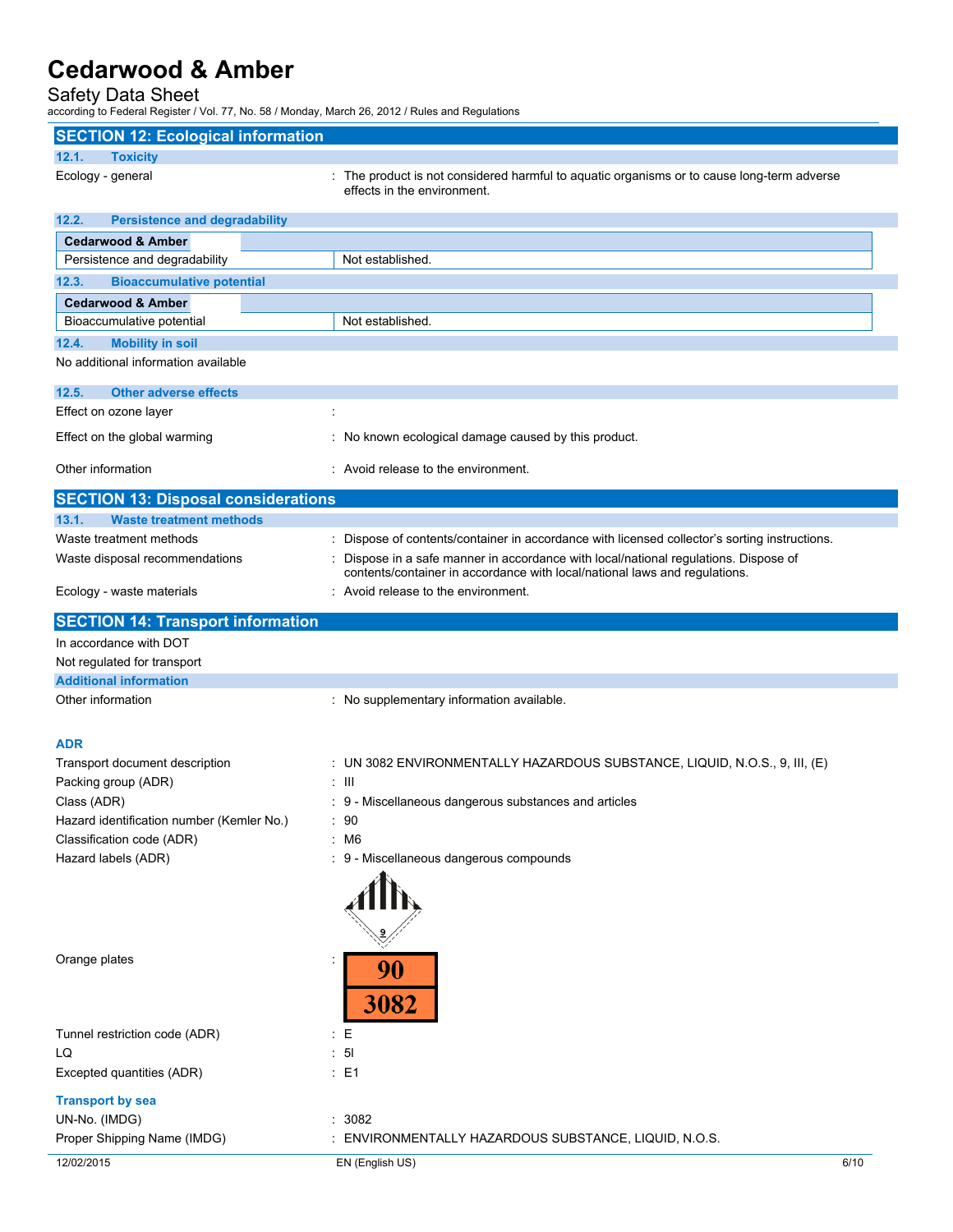# Safety Data Sheet

according to Federal Register / Vol. 77, No. 58 / Monday, March 26, 2012 / Rules and Regulations

| Class (IMDG)<br>Packing group (IMDG) | : 9 - Miscellaneous dangerous compounds<br>: III - substances presenting low danger |
|--------------------------------------|-------------------------------------------------------------------------------------|
| Air transport                        |                                                                                     |
| UN-No. (IATA)                        | : 3082                                                                              |
| Proper Shipping Name (IATA)          | : Environmentally hazardous substance, liquid, n.o.s.                               |
| Class (IATA)                         | : 9 - Miscellaneous Dangerous Goods                                                 |
| Packing group (IATA)                 | : III - Minor Danger                                                                |

# **SECTION 15: Regulatory information**

#### **15.1. US Federal regulations**

All components of this product are listed, or excluded from listing, on the United States Environmental Protection Agency Toxic Substances Control Act (TSCA) inventory.

This product or mixture does not contain a toxic chemical or chemicals in excess of the applicable de minimis concentration as specified in 40 CFR §372.38(a) subject to the reporting requirements of section 313 of Title III of the Superfund Amendments and Reauthorization Act of 1986 and 40 CFR Part 372.

### **15.2. International regulations**

### **CANADA**

| <b>Geraniol (106-24-1)</b>                                                                         |                                                                               |  |
|----------------------------------------------------------------------------------------------------|-------------------------------------------------------------------------------|--|
| Listed on the Canadian DSL (Domestic Substances List)                                              |                                                                               |  |
| Eucalyptus oil (8000-48-4)                                                                         |                                                                               |  |
| Listed on the Canadian DSL (Domestic Substances List)                                              |                                                                               |  |
| <b>Terpineol (8000-41-7)</b>                                                                       |                                                                               |  |
| Listed on the Canadian DSL (Domestic Substances List)                                              |                                                                               |  |
| Ethyl vanillin crystals (121-32-4)                                                                 |                                                                               |  |
| Listed on the Canadian DSL (Domestic Substances List)                                              |                                                                               |  |
| <b>WHMIS Classification</b>                                                                        | Uncontrolled product according to WHMIS classification criteria               |  |
| Cinnamaldehyde (104-55-2)                                                                          |                                                                               |  |
| Listed on the Canadian DSL (Domestic Substances List)                                              |                                                                               |  |
| Coumarin crystals (91-64-5)                                                                        |                                                                               |  |
| Listed on the Canadian DSL (Domestic Substances List)                                              |                                                                               |  |
| <b>Eugenol (97-53-0)</b>                                                                           |                                                                               |  |
| Listed on the Canadian DSL (Domestic Substances List)                                              |                                                                               |  |
| Butylphenyl methylpropional (80-54-6)                                                              |                                                                               |  |
| Listed on the Canadian DSL (Domestic Substances List)                                              |                                                                               |  |
| Iso E Super (54464-57-2)                                                                           |                                                                               |  |
| Listed on the Canadian DSL (Domestic Substances List)                                              |                                                                               |  |
| Benzyl benzoate (120-51-4)                                                                         |                                                                               |  |
| Listed on the Canadian DSL (Domestic Substances List)                                              |                                                                               |  |
| <b>WHMIS Classification</b>                                                                        | Class D Division 2 Subdivision B - Toxic material causing other toxic effects |  |
| <b>EU-Regulations</b>                                                                              |                                                                               |  |
| <b>Geraniol (106-24-1)</b>                                                                         |                                                                               |  |
| Listed on the EEC inventory EINECS (European Inventory of Existing Commercial Chemical Substances) |                                                                               |  |
| <b>Terpineol (8000-41-7)</b>                                                                       |                                                                               |  |
| Listed on the EEC inventory EINECS (European Inventory of Existing Commercial Chemical Substances) |                                                                               |  |
| Ethyl vanillin crystals (121-32-4)                                                                 |                                                                               |  |
| Listed on the EEC inventory EINECS (European Inventory of Existing Commercial Chemical Substances) |                                                                               |  |
| Cinnamaldehyde (104-55-2)                                                                          |                                                                               |  |
| Listed on the EEC inventory EINECS (European Inventory of Existing Commercial Chemical Substances) |                                                                               |  |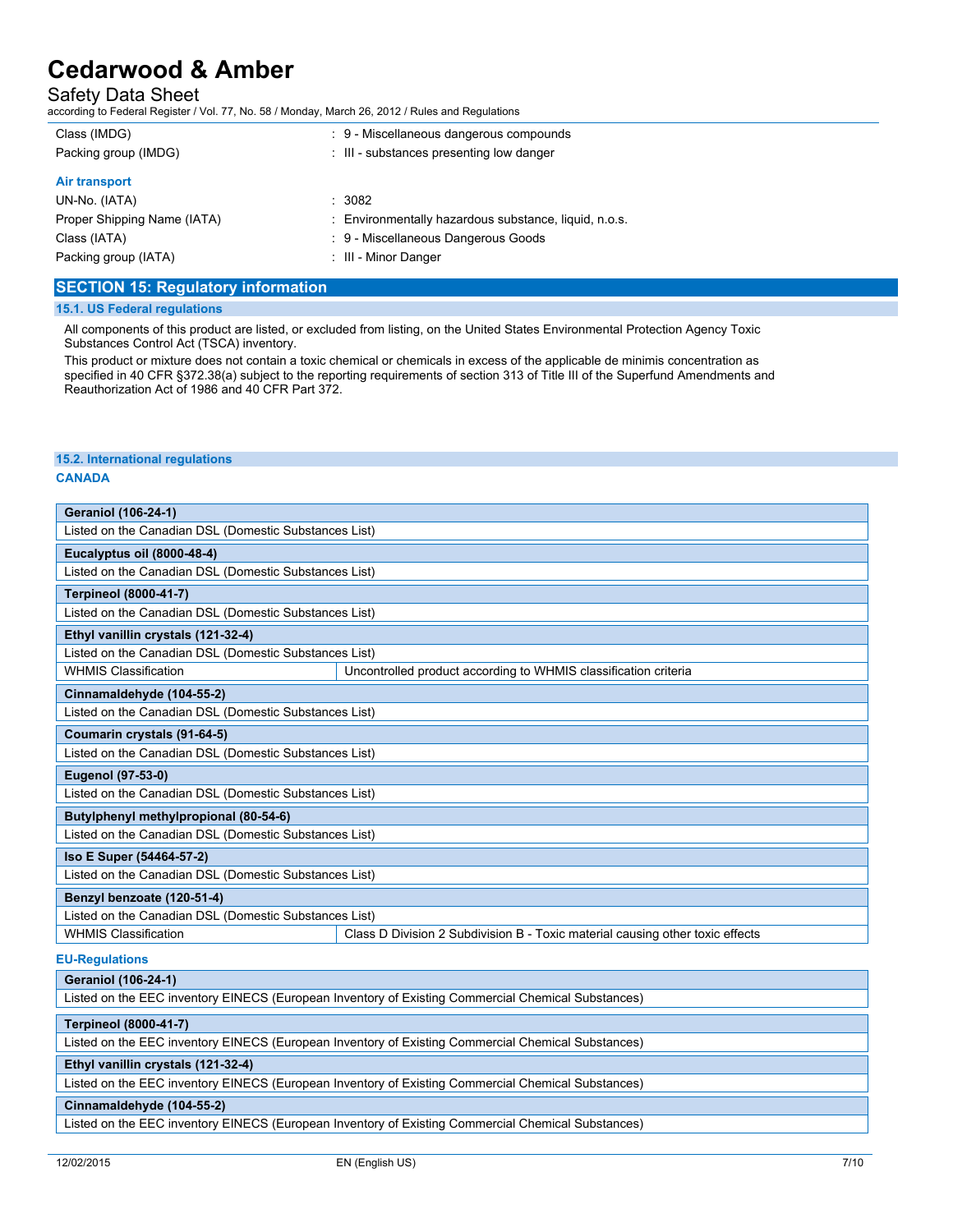## Safety Data Sheet

according to Federal Register / Vol. 77, No. 58 / Monday, March 26, 2012 / Rules and Regulations

| <b>Coumarin crystals (91-64-5)</b> |  |
|------------------------------------|--|
|------------------------------------|--|

|  |  | Listed on the EEC inventory EINECS (European Inventory of Existing Commercial Chemical Substances) |
|--|--|----------------------------------------------------------------------------------------------------|
|  |  |                                                                                                    |

#### **Eugenol (97-53-0)**

Listed on the EEC inventory EINECS (European Inventory of Existing Commercial Chemical Substances)

#### **Butylphenyl methylpropional (80-54-6)**

Listed on the EEC inventory EINECS (European Inventory of Existing Commercial Chemical Substances)

#### **Iso E Super (54464-57-2)**

Listed on the EEC inventory EINECS (European Inventory of Existing Commercial Chemical Substances)

#### **Benzyl benzoate (120-51-4)**

Listed on the EEC inventory EINECS (European Inventory of Existing Commercial Chemical Substances)

| Classification according to Regulation (EC) No. 1272/2008 [CLP] |                  |
|-----------------------------------------------------------------|------------------|
| Acute Tox. 4 (Oral)                                             | H <sub>302</sub> |
| Skin Irrit. 2                                                   | H <sub>315</sub> |
| Skin Sens. 1                                                    | H317             |
| Repr. 2                                                         | H361             |
| Aquatic Chronic 2                                               | H411             |
| Full text of hazard classes and H-statements : see section 16   |                  |

### **Classification according to Directive 67/548/EEC [DSD] or 1999/45/EC [DPD]**

**15.2.2. National regulations**

### **Geraniol (106-24-1)**

| Listed on the AICS (Australian Inventory of Chemical Substances)                          |  |
|-------------------------------------------------------------------------------------------|--|
| Listed on IECSC (Inventory of Existing Chemical Substances Produced or Imported in China) |  |
| Listed on the Japanese ENCS (Existing & New Chemical Substances) inventory                |  |
| Listed on the Korean ECL (Existing Chemicals List)                                        |  |
| Listed on NZIoC (New Zealand Inventory of Chemicals)                                      |  |
| Listed on PICCS (Philippines Inventory of Chemicals and Chemical Substances)              |  |
| Listed on INSQ (Mexican national Inventory of Chemical Substances)                        |  |
| Listed on CICR (Turkish Inventory and Control of Chemicals)                               |  |
|                                                                                           |  |

#### **Eucalyptus oil (8000-48-4)**

Listed on the AICS (Australian Inventory of Chemical Substances) Listed on IECSC (Inventory of Existing Chemical Substances Produced or Imported in China) Listed on the Japanese ISHL (Industrial Safety and Health Law) Listed on the Korean ECL (Existing Chemicals List) Listed on NZIoC (New Zealand Inventory of Chemicals) Listed on PICCS (Philippines Inventory of Chemicals and Chemical Substances)

#### **Terpineol (8000-41-7)**

Listed on the AICS (Australian Inventory of Chemical Substances) Listed on IECSC (Inventory of Existing Chemical Substances Produced or Imported in China) Listed on the Japanese ENCS (Existing & New Chemical Substances) inventory Listed on the Korean ECL (Existing Chemicals List) Listed on NZIoC (New Zealand Inventory of Chemicals) Listed on PICCS (Philippines Inventory of Chemicals and Chemical Substances) Listed on INSQ (Mexican national Inventory of Chemical Substances) Listed on CICR (Turkish Inventory and Control of Chemicals)

#### **Ethyl vanillin crystals (121-32-4)**

Listed on the AICS (Australian Inventory of Chemical Substances) Listed on IECSC (Inventory of Existing Chemical Substances Produced or Imported in China) Listed on the Japanese ENCS (Existing & New Chemical Substances) inventory Listed on the Korean ECL (Existing Chemicals List) Listed on NZIoC (New Zealand Inventory of Chemicals) Listed on PICCS (Philippines Inventory of Chemicals and Chemical Substances) Listed on INSQ (Mexican national Inventory of Chemical Substances) Listed on CICR (Turkish Inventory and Control of Chemicals)

### **Cinnamaldehyde (104-55-2)**

Listed on the AICS (Australian Inventory of Chemical Substances) Listed on IECSC (Inventory of Existing Chemical Substances Produced or Imported in China) Listed on the Japanese ENCS (Existing & New Chemical Substances) inventory Listed on the Korean ECL (Existing Chemicals List) Listed on NZIoC (New Zealand Inventory of Chemicals) Listed on PICCS (Philippines Inventory of Chemicals and Chemical Substances) Listed on the Canadian IDL (Ingredient Disclosure List)

Listed on INSQ (Mexican national Inventory of Chemical Substances)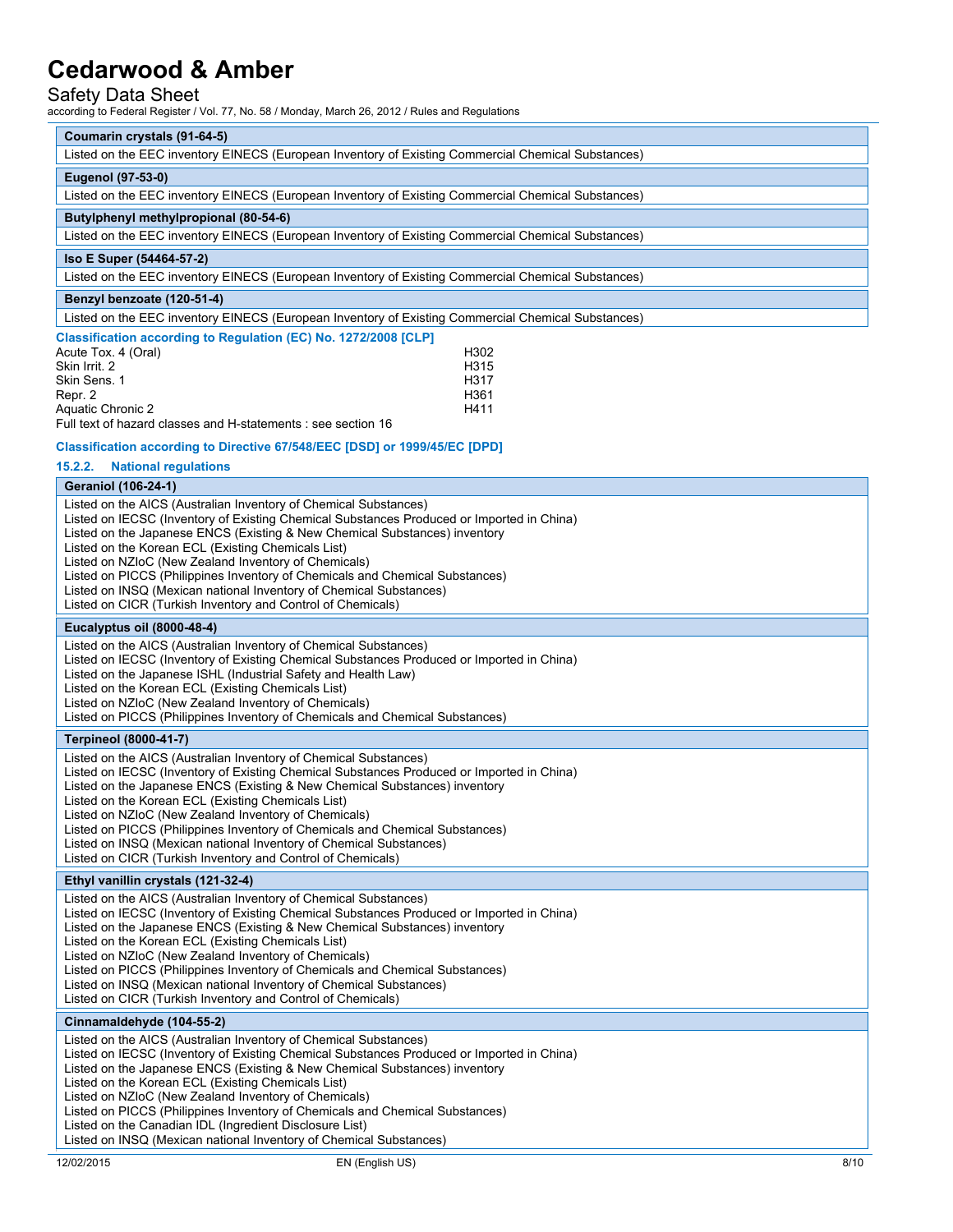# Safety Data Sheet

according to Federal Register / Vol. 77, No. 58 / Monday, March 26, 2012 / Rules and Regulations

| Coumarin crystals (91-64-5)                                                                                                                                                                                                                                                                                                                                                                                                                                                                                                                                                                                                                      |
|--------------------------------------------------------------------------------------------------------------------------------------------------------------------------------------------------------------------------------------------------------------------------------------------------------------------------------------------------------------------------------------------------------------------------------------------------------------------------------------------------------------------------------------------------------------------------------------------------------------------------------------------------|
| Listed on the AICS (Australian Inventory of Chemical Substances)<br>Listed on IECSC (Inventory of Existing Chemical Substances Produced or Imported in China)<br>Listed on the Japanese ENCS (Existing & New Chemical Substances) inventory<br>Listed on the Korean ECL (Existing Chemicals List)<br>Listed on NZIoC (New Zealand Inventory of Chemicals)<br>Listed on PICCS (Philippines Inventory of Chemicals and Chemical Substances)<br>Listed on INSQ (Mexican national Inventory of Chemical Substances)<br>Listed on CICR (Turkish Inventory and Control of Chemicals)                                                                   |
| Eugenol (97-53-0)                                                                                                                                                                                                                                                                                                                                                                                                                                                                                                                                                                                                                                |
| Listed on the AICS (Australian Inventory of Chemical Substances)<br>Listed on IECSC (Inventory of Existing Chemical Substances Produced or Imported in China)<br>Listed on the Japanese ENCS (Existing & New Chemical Substances) inventory<br>Listed on the Japanese ISHL (Industrial Safety and Health Law)<br>Listed on the Korean ECL (Existing Chemicals List)<br>Listed on NZIoC (New Zealand Inventory of Chemicals)<br>Listed on PICCS (Philippines Inventory of Chemicals and Chemical Substances)<br>Listed on INSQ (Mexican national Inventory of Chemical Substances)<br>Listed on CICR (Turkish Inventory and Control of Chemicals) |
| Butylphenyl methylpropional (80-54-6)                                                                                                                                                                                                                                                                                                                                                                                                                                                                                                                                                                                                            |
| Listed on the AICS (Australian Inventory of Chemical Substances)<br>Listed on IECSC (Inventory of Existing Chemical Substances Produced or Imported in China)<br>Listed on the Japanese ENCS (Existing & New Chemical Substances) inventory<br>Listed on the Korean ECL (Existing Chemicals List)<br>Listed on NZIoC (New Zealand Inventory of Chemicals)<br>Listed on PICCS (Philippines Inventory of Chemicals and Chemical Substances)<br>Listed on INSQ (Mexican national Inventory of Chemical Substances)<br>Listed on CICR (Turkish Inventory and Control of Chemicals)                                                                   |
| Iso E Super (54464-57-2)                                                                                                                                                                                                                                                                                                                                                                                                                                                                                                                                                                                                                         |
| Listed on the AICS (Australian Inventory of Chemical Substances)<br>Listed on IECSC (Inventory of Existing Chemical Substances Produced or Imported in China)<br>Listed on the Japanese ENCS (Existing & New Chemical Substances) inventory<br>Listed on the Korean ECL (Existing Chemicals List)<br>Listed on NZIoC (New Zealand Inventory of Chemicals)<br>Listed on PICCS (Philippines Inventory of Chemicals and Chemical Substances)<br>Listed on INSQ (Mexican national Inventory of Chemical Substances)<br>Listed on CICR (Turkish Inventory and Control of Chemicals)                                                                   |
| Benzyl benzoate (120-51-4)                                                                                                                                                                                                                                                                                                                                                                                                                                                                                                                                                                                                                       |
| Listed on the AICS (Australian Inventory of Chemical Substances)<br>Listed on IECSC (Inventory of Existing Chemical Substances Produced or Imported in China)<br>Listed on the Japanese ENCS (Existing & New Chemical Substances) inventory<br>Listed on the Japanese ISHL (Industrial Safety and Health Law)<br>Listed on the Korean ECL (Existing Chemicals List)<br>Listed on NZIoC (New Zealand Inventory of Chemicals)<br>Listed on PICCS (Philippines Inventory of Chemicals and Chemical Substances)<br>Listed on INSQ (Mexican national Inventory of Chemical Substances)<br>Listed on CICR (Turkish Inventory and Control of Chemicals) |

### **15.3. US State regulations**

California Proposition 65 - This product does not contain any substances known to the state of California to cause cancer, developmental and/or reproductive harm

# **SECTION 16: Other information**

Other information in the contract of the contract of the contract of the contract of the contract of the contract of the contract of the contract of the contract of the contract of the contract of the contract of the contr